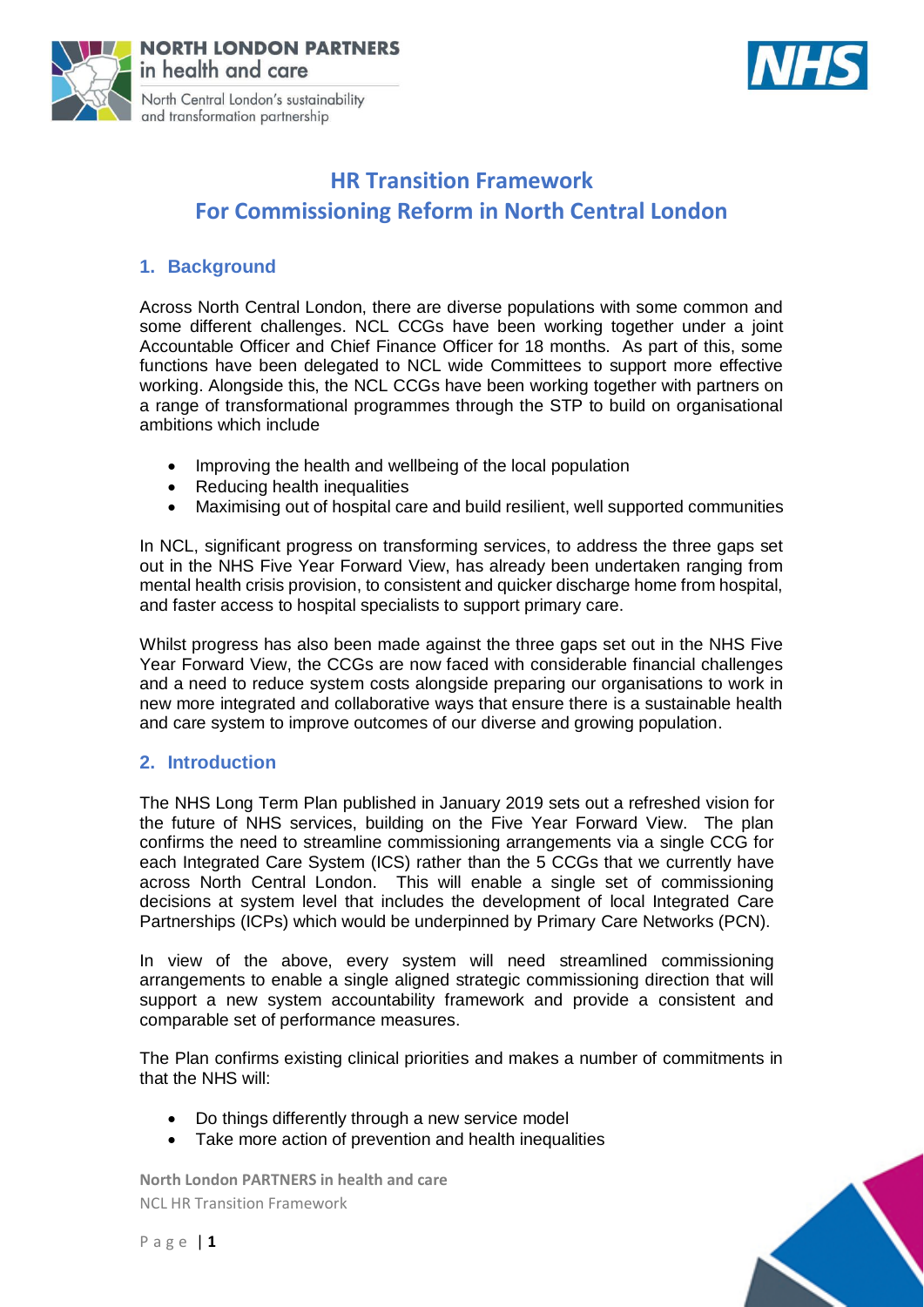



- Improve care quality and outcomes for major conditions
- Ensure the NHS staff get the backing they need
- Make better use of data and digital technology
- Ensure we get the most out of tax payers' investment in the NHS

In line with the NHS Long Term Plan, over the past 6 months, across NCL, there has been a co-ordinated programme of events exploring potential future arrangements for integrated health and care, at borough level and across the five boroughs. This has identified a number of opportunities to increase the level of collaborative working, to work differently, to strengthen front-line support to residents and a population-wide approach to health and wellbeing.

### **3. Purpose**

The purpose of the HR Framework is to provide assurance to the CCG Boards, Senior Management and Staff Side Organisations of the fairness, equity and consistency in approach that will be applied during any change management arrangements required as part of the transitional period. The Framework will also provide clarity and focus on the key priorities and HR objectives that will need to be addressed to ensure a seamless process throughout this complex change programme.

The HR Framework's primary objective is not only to ensure a consistent approach is applied in the handling of employee related matters affecting staff, but to give assurance to staff of the support and commitment that all staff can expect during this period of change.

The focus of this Framework is on staff. We recognise that office holders also play a very important role in all of the 5 CCGs, and we will produce a separate document setting out the proposed approach to office holders through this period of change.

# **4. Alignment of Commissioning and Operational Delivery**

The key drivers for change that have been identified to support the alignment of our Commissioning arrangements and operational delivery have been identified as:

- The NHS Long Term Plan sets out that there will be one CCG per Integrated Care System (and therefore one for North Central London)
- Current governance and decision points are duplicative and can slow down the impact we can have for residents
- We need to move away from transactional processes to delivering transformational change
- We need to dedicate time to borough-based integration to increase our focus on communities and prevention
- Revising ways of planning services based on population health to maximise the impact we can have

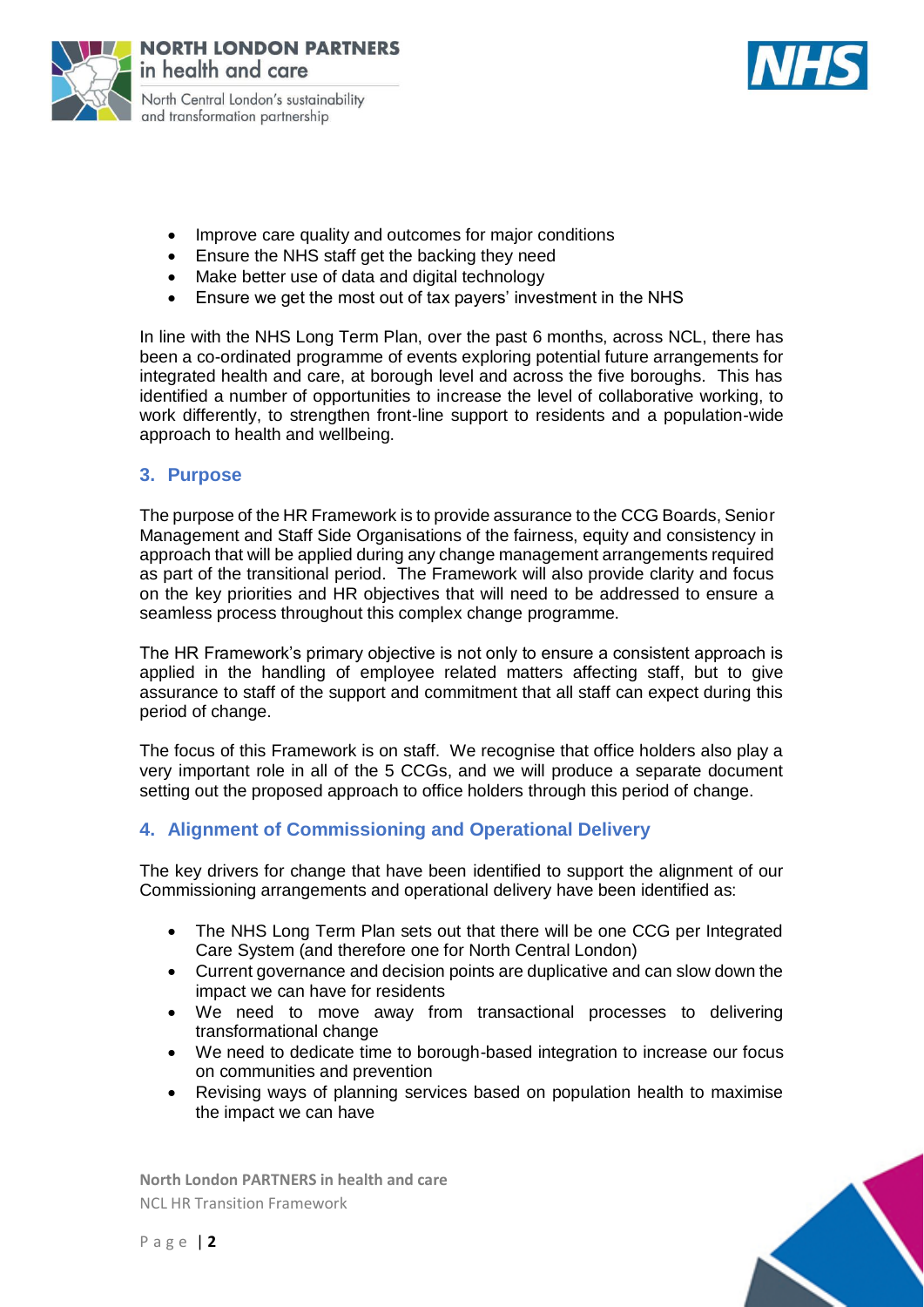



Detailed below are the benefits of aligning our commissioning arrangements and operational delivery:

- Working more effectively across North Central London to ensure teams spend time on work that will have the biggest impact for our residents:
	- $\triangleright$  Improved effectiveness
	- $\triangleright$  Reduced duplication
	- $\triangleright$  Improved sharing best Practice
	- $\triangleright$  Increased career opportunities for staff
	- $\triangleright$  Improve Capability
	- $\triangleright$  Reduction in system costs
	- Delivery of the required 20% Management Cost Savings
- To make the best use of our Clinical Leadership and become more effective in our decision-making processes.
	- $\triangleright$  Streamlined decision making
	- $\triangleright$  Best use of clinical leadership
	- $\triangleright$  Reduced duplication across CCGs
	- $\triangleright$  In line with NHS Long Term Plan
	- $\triangleright$  Sets us up to better work with Partners in ICS

### **5. Transition**

This HR Transition Framework has been developed for NCL CCGs to support the transition process and the new direction of travel that will have a direct impact on services and staff that as we move to new commissioning arrangements. The change process takes into account the commitment to retaining highly skilled people and their expertise, and at the same time aiming to make North Central London a great place where staff want to work now and in the future.

The Framework sets the overarching HR strategic direction and underpinning interventions required that supports a mechanism in which to maximise the opportunity of employment and retention of scarce knowledge and skills across NCL CCGs and to facilitate continuity of service across organisational boundaries.

Transition will be the first critical phase in delivering the step change required as part of the development of our new organisational form and the smooth delivery of the organisational change process to enable a stable platform for future transformational interventions that deliver effective service outcomes and value for money.

Successful implementation of the HR Transition Framework will be a critical part of the overall change management process and the transitional programme ensuring:

 NCL CCGs embed strong practices and values in order to address organisational challenges and provide sustainable solutions for the future transformational developments.

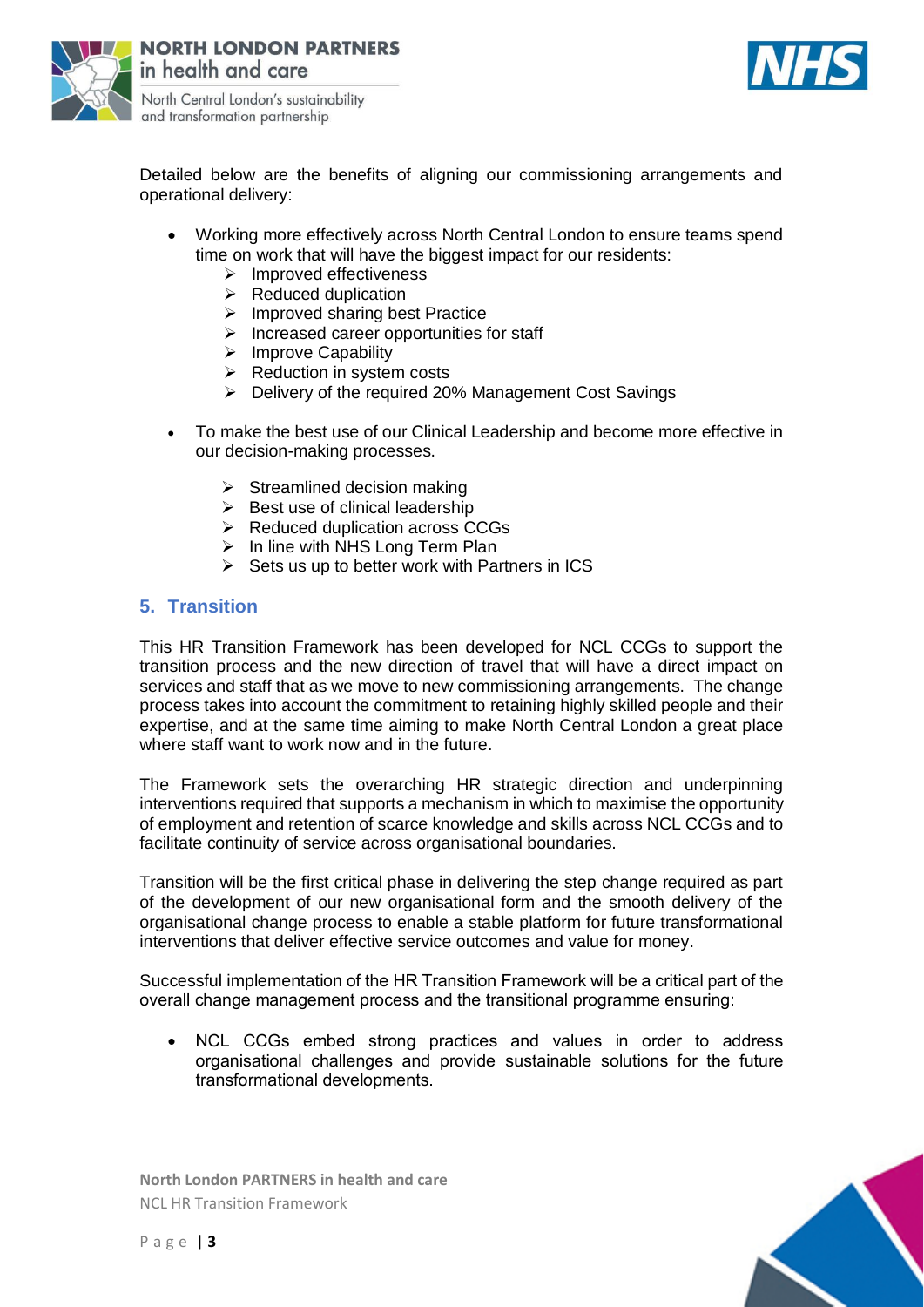



- Ensure staff are supported, engaged and communicated with effectively throughout the development and implementation of the new commissioning arrangements.
- There is minimum disruption to business as usual and continued service improvements delivered during the development phase of the new commissioning arrangements.
- Any re-structuring requirements as a result of the development of the new commissioning arrangements are carried out fairly and equitable and in accordance with good HR governance arrangements and in line with HR Policies and Procedures.
- Maximisation of employment and minimising redundancies where possible.

# **6. Overarching HR Transition Principles**

The NHS is founded on a common set of principles and values and has an important role in upholding the NHS Constitution. Employees have a right to be treated fairly, with courtesy and respect. The application of this HR Transition Framework must therefore ensure that all staff have equal opportunities in employment throughout any period of change. No employee shall receive less favourable treatment on grounds of age, gender, marital status, race, religion, creed, sexual orientation, colour, disability, working patterns or on the grounds of trade union membership.

NCL's HR Transition Framework sets out the agreed core principles and guidance to be adopted during the transitions and on how we can work together to meet the challenges ahead.

The HR Transition Principles to ensure staff are supported are outlined below:

- consult and engage with employees and their representatives and make sure they are kept fully informed and supported during the change process
- promote transparency, equitability and fairness in all restructuring, selection and appointment processes
- ensure professional and respectful behaviour towards all employees moving between CCGs
- work with pace to minimise disruption and uncertainty for employees affected by change
- ensure the consistent treatment of employees at all levels
- actively promote equality and diversity standards through all restructuring, selection and appointment processes
- promote compliance with relevant employment legislation
- undertake early engagement with employees and staff side organisations to enable effective and sustainable change.
- ensure that there is an equality impact assessment of the proposed changes
- ensure that all reasonable steps are taken to maximise opportunity of employment and minimise redundancies and work to ensure that valuable skills knowledge and experience are retained

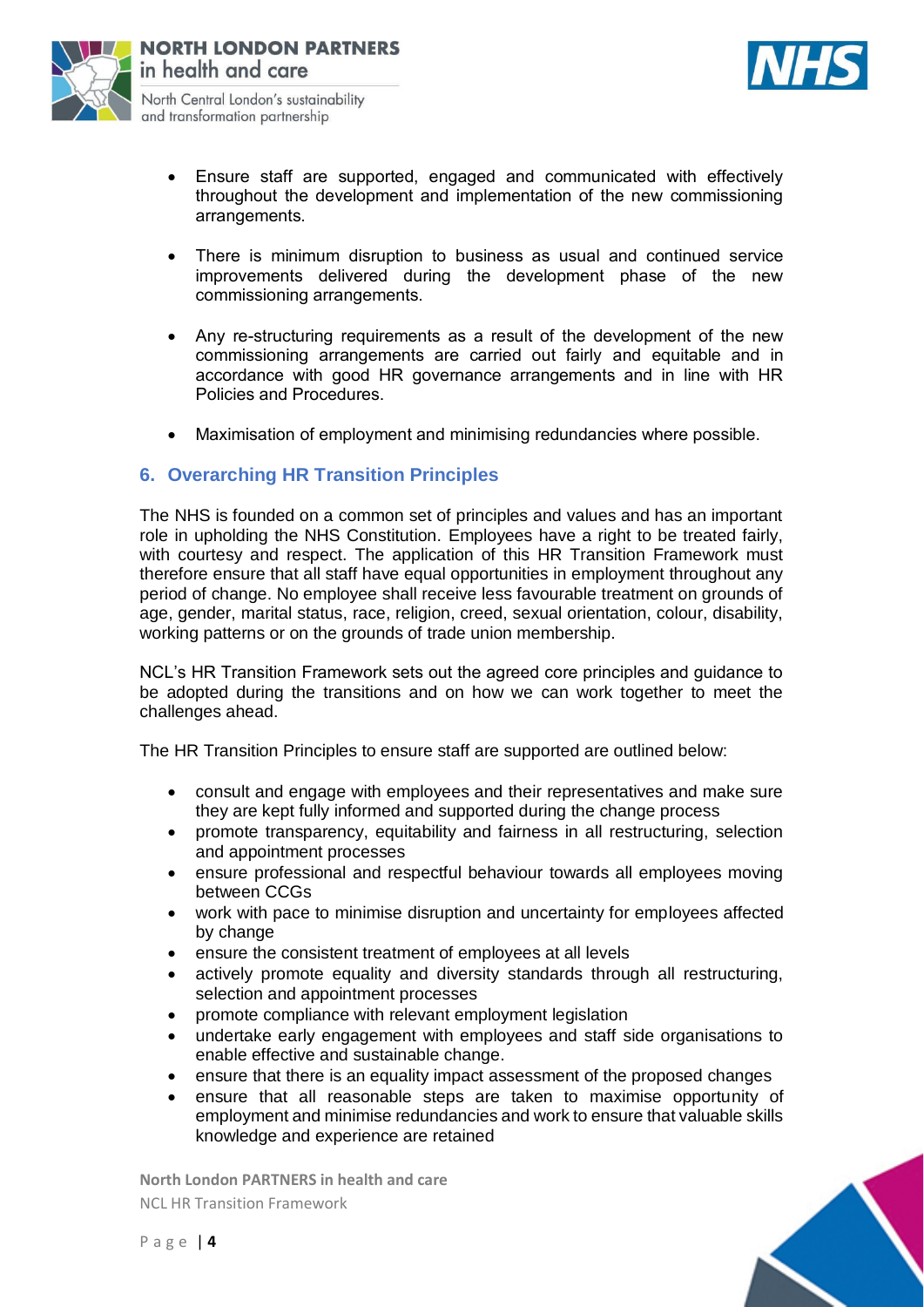



- ensure that employees who leave are supported and treated with dignity and respect
- use the transition process to enable shared learning and career opportunities
- Staff will receive training and development, as appropriate to meet new skill requirements and where appropriate to identify new career opportunities, with funding and time to attend activities.

# **7. The Role of HR During Transition**

The required reform detailed within the NHS Long Term Plan and the requirement for a 20% management cost reduction can present a difficult period for staff working within NCL CCGs as the uncertainty of continued employment and the management of transitional arrangements for the staff, are heightened whilst maintaining essential day to day services.

The changes required present significant challenges and the potential for increased efficiency and cost reductions across our CCGs become increasingly important.

The NHS Long Term Plan clearly has implications for all NCL CCG staff and therefore during the transitional period, it is essential that the Human Resource Function provide support for staff, and we need to be proactive in how we do this. It is important to maintain morale and stability in order to deliver improved patient outcomes, any financial savings and ensure business continuity.

### **8. Key HR Priorities**

Key priorities for HR during Transition Primary and the need for effective Strategic Human Resource Management will include the following:

#### **Transition Management**

- o There will be a requirement for seamless transitional arrangements for services and staff who feel engaged and supported in all areas of the transition.
- o Management of risks relating to the workforce
- o Business continuity

### **Retaining Key Talent/Supporting Staff Through Transition**

- o Assessing business critical posts within structures to retain leadership, knowledge and expertise
- $\circ$  Review existing spend on learning and development so that sufficient funding is available to support staff through change.
- Support Directors in undertaking effective skill mix reviews, restructuring (where required) whilst ensuring application of the relevant change management policies

#### **Increasing line management capability to handle people management**

o Proactively increasing the skills, confidence and competence of line managers through a range of accessible interventions which will mitigate commencement and escalation of employment related case work.

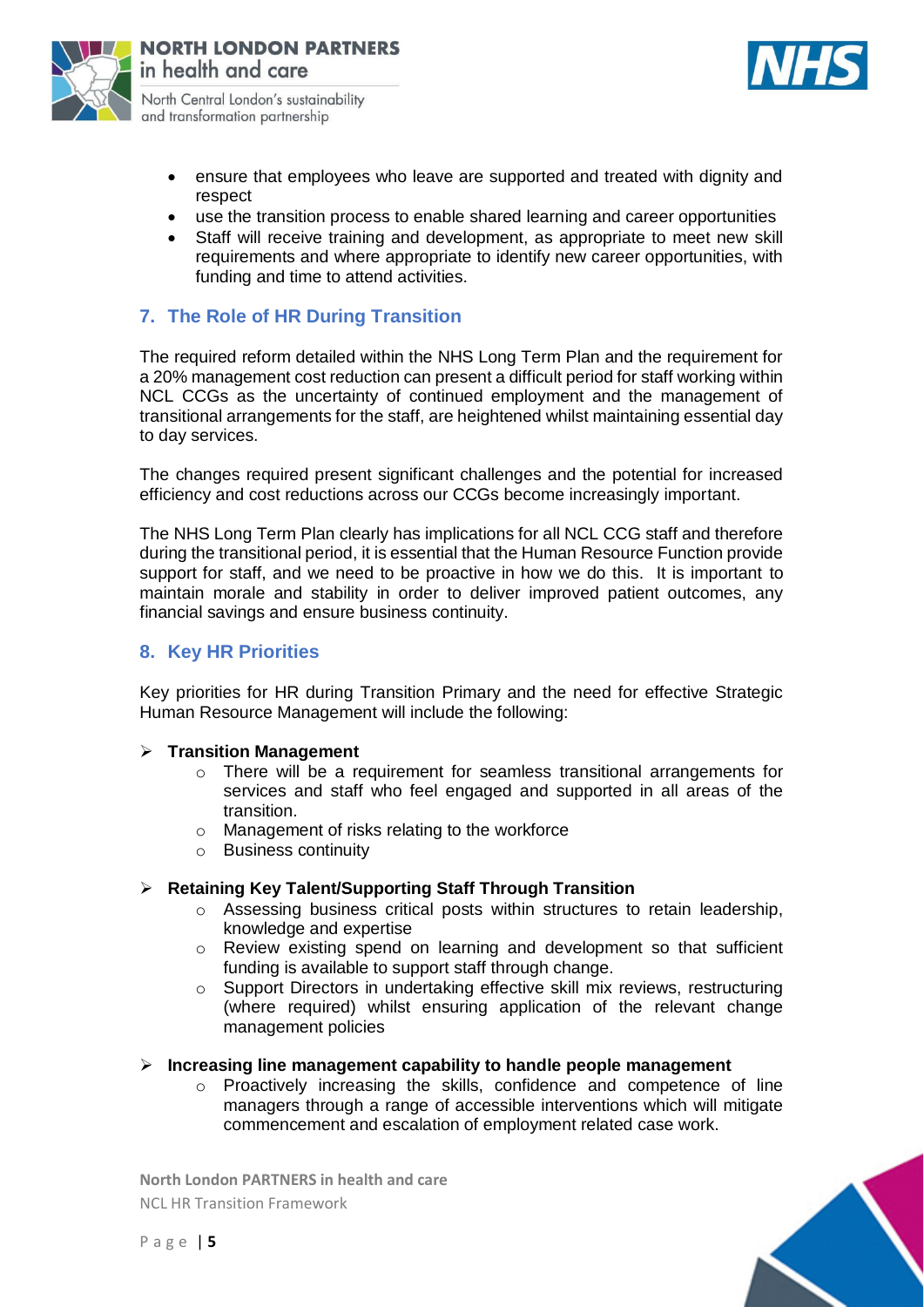

# **Financial Sustainability – Management Cost Reduction**

- o Looking at options to reduce workforce costs while retaining high performance
- $\circ$  Identify highest cost areas of workforce spend and support as required to assist in developing and delivering cost improvements
- Reducing duplication that supports increased capability and efficiency

### **Workforce Planning, redesign and productivity**

- o Constraints on headcount 'making do with less'
- o Finding efficiencies through joint services and shared resources
- o Adopting new technologies which support more efficient use of the workforce
- o Understanding staff turnover and scrutinising vacancies in the local health economy to consider potential redeployment of workforce as required
- o Improving attendance rates/reducing absence
- o Increased flexibility of workforce

### **Staff Satisfaction/Engagement and Wellbeing**

- o Partnership working with staff side colleagues
- $\circ$  Effective communication/team time to enable engagement and involvement in service changes
- o Promotion of the positive elements which affect staff whilst facing challenges during transitional period e.g. Training and development opportunities, flexible working.
- o Appraisals to assist in clarity of role and contribution to the organisation
- o Promotion of Equality and Diversity and the health and wellbeing of staff
- o OD Plans
- o Supporting new emerging models of for new commissioning arrangements

HR will work closely NCL's SMT, with NHS England Colleagues (to ensure best practice) as well as cross cutting areas such as Finance, IT, Communications and Estates adopting a proactive approach throughout the transitional period ensuring effective business continuity is maintained.

### **9. Joint Consultative Arrangements**

Undertaking early engagement with staff and their staff side organisations to enable effective and sustainable change is another important principle to the successful transitional process.

Working in partnership with our staff side colleagues is pivotal to the transition process, and will be led at an NCL level. NCL CCGs will review how the current Joint Partnership Group is working and where required increase the meetings as this is the central consultative group.

When staff are identified as being affected by change then the employees concerned and their representatives will be consulted with. This consultation will begin at the earliest opportunity. NCL CCGs supports the principles of staff representation and staff may be represented by recognised trade unions throughout this process, wherever practicable. The onus will be on the staff member to involve their representative in individual issues, should they wish to do so.

**North London PARTNERS in health and care**

NCL HR Transition Framework

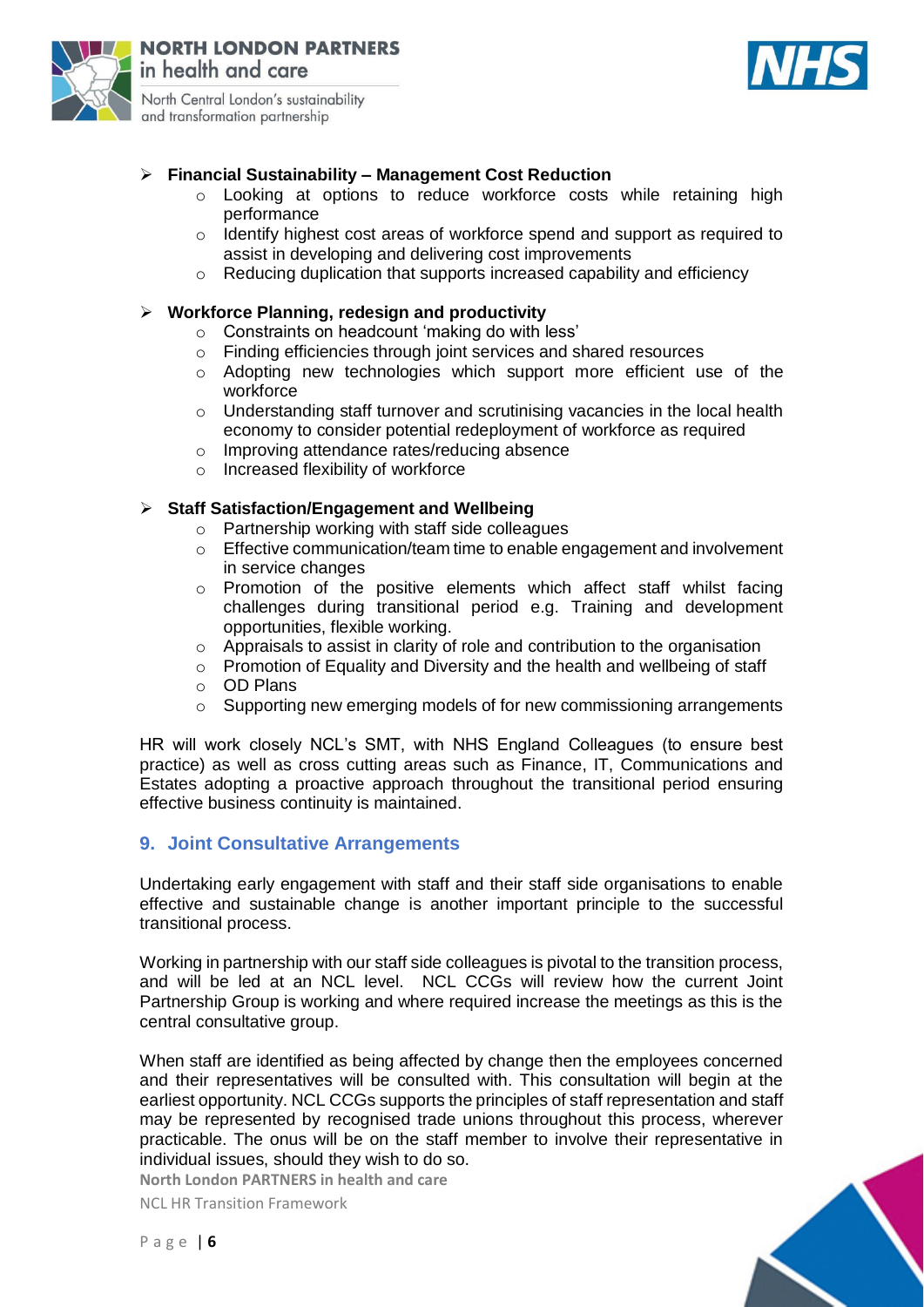



Prior to and during formal consultation with staff, NCL CCGs will provide staff with regular communications in relation to the proposed changes. Communication mechanisms are in place to ensure employees are aware of the support initiatives available to them during this period of change.

# **10.Communication and Engagement**

NCL CCGs working collaboratively together to ensure effective communication mechanisms are adopted in order to ensure consistent and regular communications to key stakeholders, staff and staff side organisations.

A robust Communications Plan is currently being developed by the Communications and Engagement function plan to ensure that staff who are identified as affected by change are consulted and communicated with on a regular basis and in accordance with employment legislation, best practice and in accordance with CCGs' change management policies.

Formal staff consultation will require the support of effective communication processes in order to ensure that all staff and staff side organisations are kept informed and up to date on progress/staff implications during the transitional period. The aim of the communications plan is to enable a robust, planned and consistent approach to engaging and communicating with staff in a planned and structured manner.

In addition to the above, all communication to staff, staff side organisations and key stakeholders should adhere to the following Communication principles outlined below.

- Communication activity should take a proactive approach rather than reactive.
- North Central London will act as a Transition Board with oversight from a Design Group with nominated Governing Body leads on. All communication will follow a structured approach in line with the Transitional Board/Design Group requirements.
- All key messages and information should be agreed with the Transition Working Group
- All communications must be two way, with effective feedback mechanisms.
- All communications should be delivered in an accessible format.
- HR Communication activity will be co-ordinated by the HR Transition Workstream.
- Continually explore ways of communicating to staff and staff side organisations to enable two-way communications.

## **11.Conclusion**

The HR Transition Framework has been developed to ensure the establishment and delivery of a robust HR Framework that provides clarity and focus on the key HR issues that will need to be addressed to ensure a seamless process throughout the transitional period and beyond. The Framework will also support all parties working to an agreed timetable and within agreed governance arrangements taking appropriate actions where there are slippages that could impact on the overarching Transition